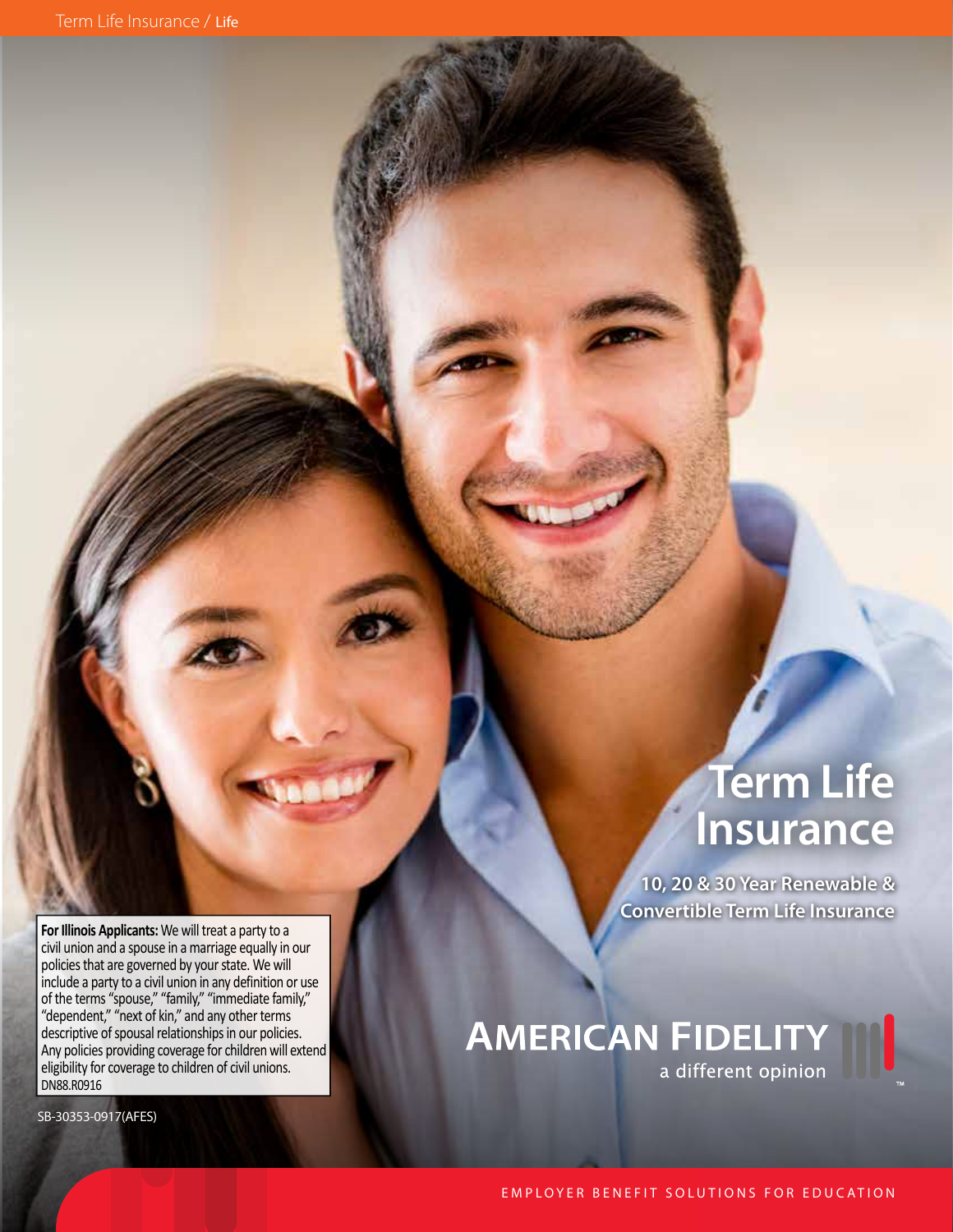# Term Life Insurance

**Did You Know?**

Almost **2 out of 3** people say the life

insurance they receive from their employer is

# Why Term Life Insurance

Life insurance is an important piece of a strong financial plan. While there is no complete replacement for the loss of a loved one, American Fidelity Assurance Company's Term Life Insurance can help protect your family in your absence. It provides short-term coverage at a competitive price. For those on a limited budget, Term Life Insurance can help fill temporary needs.



**62% of adults in the United States have no individual life insurance.1**

Life insurance provided by your employer is an important benefit. However, it may not be enough protection to provide for your loved ones.

A term life policy may help supplement your existing coverage and may assist in meeting financial demands, should you need it. Plus, this is an individual policy which means you own it and can take it with you to a different job or in retirement.

# **Financial Protection for You**

American Fidelity's Term Life Insurance is a great option for your working and earning years when expenses are usually at their highest.

With our Term Life Insurance, premiums will remain the same for the initial term period selected.<sup>3</sup> The death benefit will not change for the life of the policy, and death benefits are generally paid tax free.

# **Three Easy Steps to Get Covered**

**Select a Term Period** Choose from a 10, 20, or 30 year term. **1 2 3**

# **Answer Three Health Questions4**

Only three health questions are required to issue coverage, and you don't have to participate in any invasive medical exams.



## **Get Death Benefit Coverage Immediately5**

**Nest Egg** Estate Planning

**Income** 

**Self Time** Time to Grieve

Funeral Costs

**Replacement** Mortgage/Rent Other Loans

Your death benefit coverage starts when you sign the application.

<sup>2</sup>LIMRA: 2015 Insurance Barometer Study; April 2015. <sup>2</sup>LIMRA: 2014 Insurance Barometer Study April 2014 <sup>3</sup>Premiums are subject to increase upon renewal. *<sup>4</sup> Issuance of the policy may depend on the answer to these questions. 5 Interim coverage for death will be in force from the date your application is signed if on such date the proposed insured is insurable per our underwriting guidelines for the requested coverage in accordance with the terms of the policy. This interim coverage for death will remain in force until the earlier of: 1) the date a policy becomes effective; 2) the date we decline the application; or 3) the date we notify the proposed insured that they are ineligible for interim coverage. The employee and/or spouse must remain actively at work during the interim coverage period. If the death of the proposed insured occurs during the interim coverage period, the first month's premium will be subtracted from the policy proceeds. Interim coverage is only for death benefits under the base policy, Children's Term Rider and Spouse Term Rider. No interim coverage benefits are available under any Waiver of Premium Rider, Accidental Death and Dismemberment Rider, or Accelerated Benefit Rider for Long Term Illness.*



Consider the following expenses when choosing the right life insurance plan for you.

not enough.2

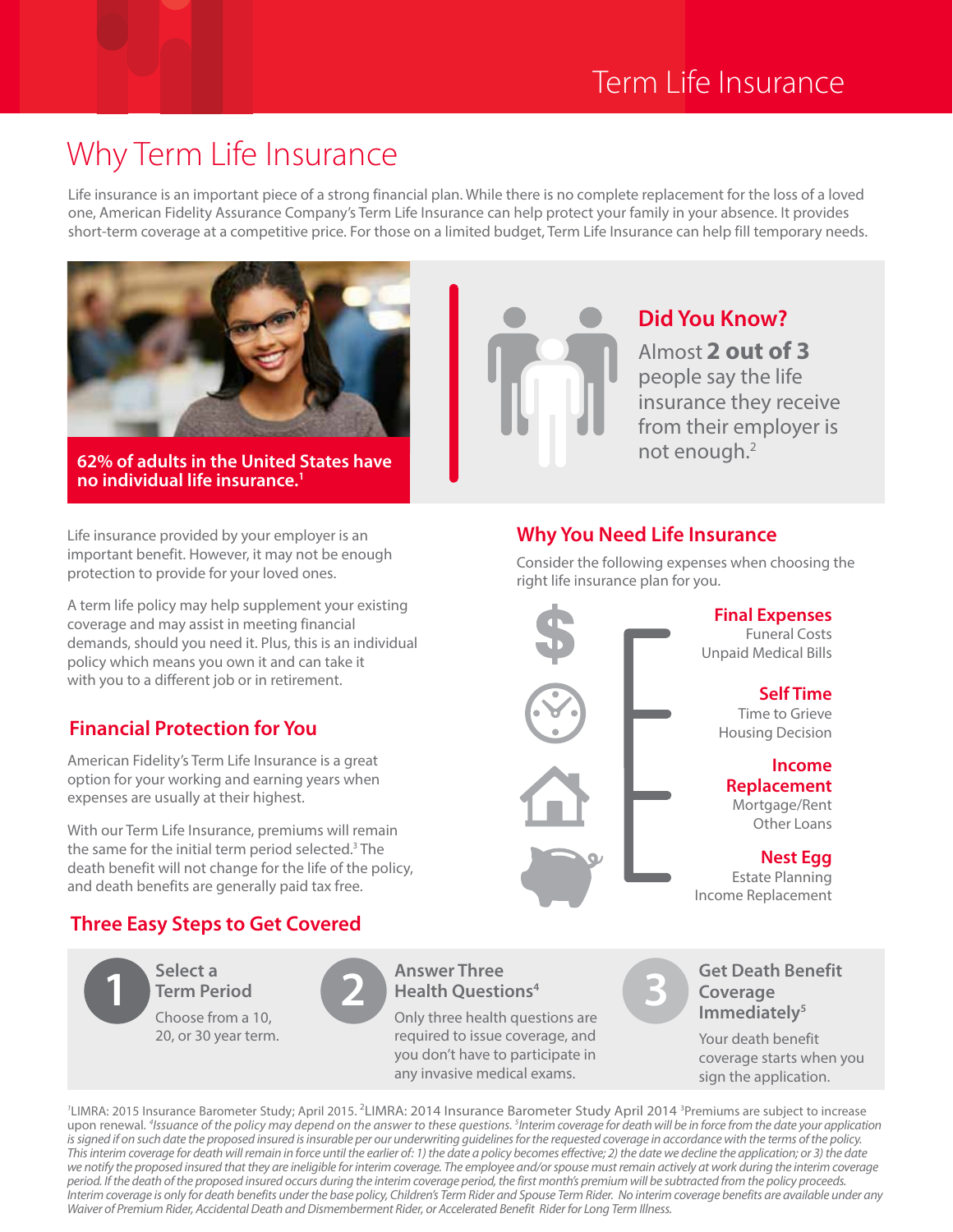

*10 Year Term: 17\*-65 20 Year Term: 17\*-60 30 Year Term: 17\*-50*

*Ages 17\*-49: \$300,000 Ages 50-65: \$100,000*

### **GUARANTEED LEVEL DEATH BENEFIT RENEWABLE AND CONVERTIBLE6**

*You will receive the full face amount of your policy. (Provided no accelerated benefits are paid.)*

### **EMPLOYEE ISSUE AGES SPOUSE ISSUE AGES AND MAXIMUMS**

*Ages 17\*\*-49: \$50,000 Ages 50-60: \$25,000*

### **EMPLOYEE ISSUE MAXIMUM RATES BASED ON ISSUE AGE AND TOBACCO STATUS**

*Your premiums will be based on your age on the date your policy becomes effective. You can be eligible for reduced rates if you are a non-tobacco user.*

*You may renew your coverage to age 90. You may convert to a whole life policy prior to age 70.* 

# Enhance Your Plan8

### **Waiver of Premium Rider**

This rider waives the premium if the base Insured becomes totally disabled, as defined in the rider, for at least six consecutive months. Premiums are waived for the base policy and any attached riders. Issue age is 17-60. The rider terminates at age 65.

### **Accidental Death and Dismemberment Rider**

This rider provides coverage upon death, dismemberment, or paralysis of the base Insured prior to age 70 if such death, dismemberment, or paralysis results from accidental causes, as defined in the rider. This rider also provides an additional 10% seatbelt benefit, if the police accident report certifies the base Insured was wearing a properly fastened seatbelt at time of death. Benefits are payable once per Covered Accident.

### **Spouse Term Rider**

This rider provides level Term Life Insurance coverage on your spouse. The premiums for this rider are based on the spouse's age and tobacco usage. Coverage may be renewed for each additional renewal period up to the spouse's age 90, while the base policy is in force. 6 Premiums adjust upon renewal. Face amount must be equal to or less than the base policy.

### **Children's Term Rider**

This rider provides level Term Life Insurance protection for all your eligible children who are between the ages of one month through age 19 (in MI and PA age 17; MA and WA age 14). Coverage remains on each child until age 26 or marriage of the child prior to age 26. Your covered child may also convert this rider for up to five times the amount of coverage (subject to a \$100,000 limit overall) to any form of permanent insurance offered by American Fidelity for conversions. One premium covers all eligible children. Three benefit levels are available: \$10,000, \$20,000, and \$30,000 (\$15,000 in WA).

### **Accelerated Benefit Rider for Long Term Illness** (Available with 30-Year Term Life Only)

This rider provides for two equal advances of a portion of the base policy's death benefit due to a Long Term Illness if we receive satisfactory proof of Long Term Illness prior to each annual payment. Coverage is available on the base Insured only.

| <b>SAMPLE 20-YEAR TERM</b><br>NON-TOBACCO MONTHLY PREMIUM RATES <sup>7</sup> |         |                    |         |         |          |
|------------------------------------------------------------------------------|---------|--------------------|---------|---------|----------|
|                                                                              | $$25K+$ | \$50K <sup>+</sup> | \$100K  | \$150K  | \$300K   |
| 25                                                                           | \$6.50  | \$9.00             | \$16.00 | \$20.00 | \$38.00  |
| 35                                                                           | \$7.50  | \$11.50            | \$21.00 | \$27.50 | \$53.00  |
| 45                                                                           | \$11.75 | \$20.50            | \$39.00 | \$56.00 | \$110.00 |
| 55                                                                           | \$25.25 | \$38.50            | \$75.00 | n/a     | n/a      |

+Shaded amounts available for spouse base policy purchases.

*6 Premiums remain level for the initial term period selected. If you choose the 10 or 20 Year Term Life Plan, the renewal date will be every 10 or 20 years until the policy anniversary following age 70 or 60 respectively. Thereafter, premiums are renewable annually. The 30 Year Term Life Plan is renewable annually after the initial term period. All term plans expire the policy anniversary following age 90. Rates will be adjusted on each renewed term period; 7 Example is based on a 20-year term, monthly, non-tobacco, base policy with no attached riders. For specific ages, rates, term periods or face amounts, see your American Fidelity account manager. 8 Additional riders are subject to our general underwriting criteria and coverage is not guaranteed. Rider availability may vary by state.* **\*In the states of AK, AR, CO, IA, KS, MN, MO, NH, OR, PA, RI, SC, TN and WI, the minimum issue age for younger employees is 18. \*\*In the states of MO and PA, the minimum issue age for younger spouses is 18.**